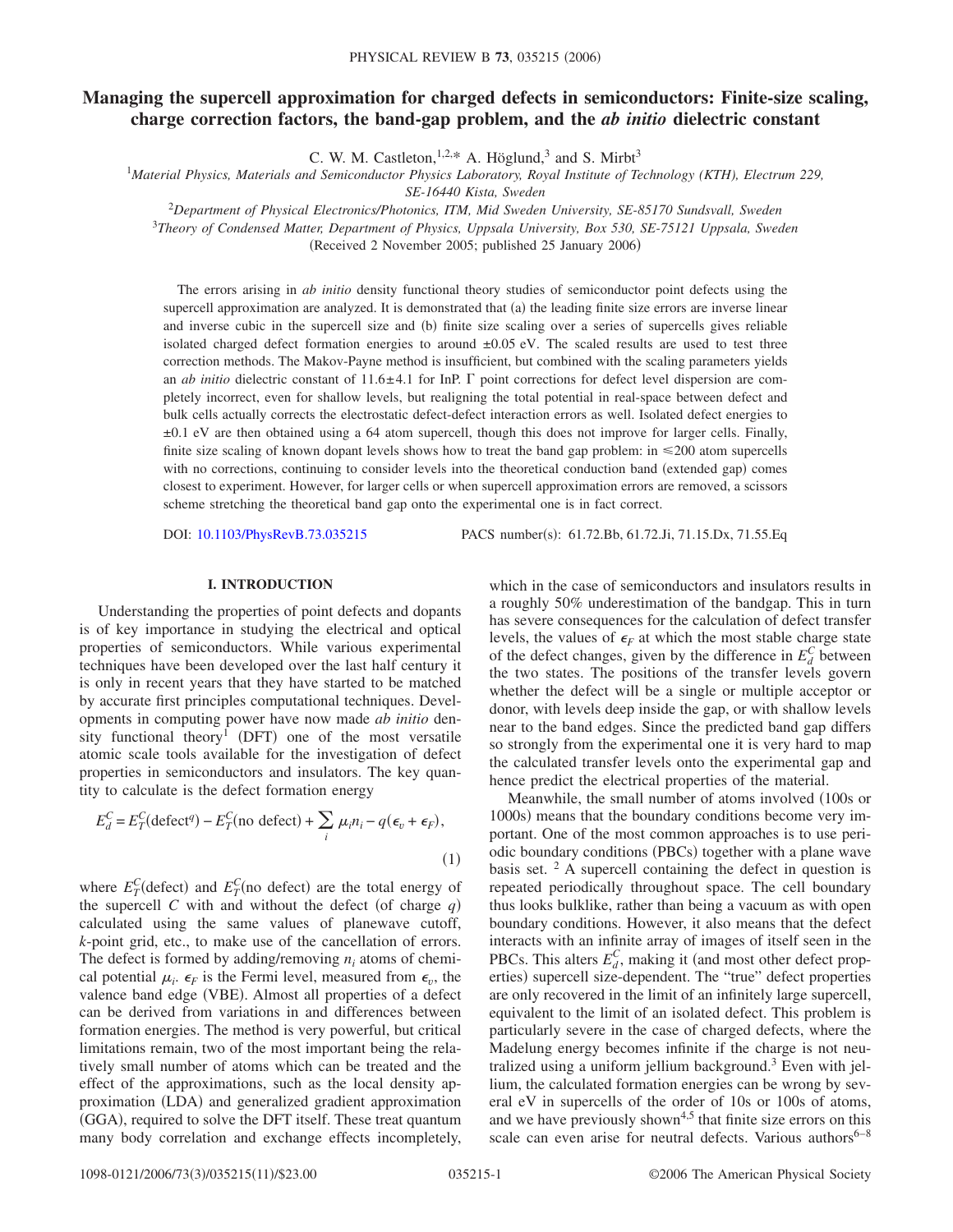have attempted to create correction schemes to estimate and remove these errors, the most widely known being that of Makov and Payne.<sup>8</sup> Although these corrections are often used their accuracy has been strongly questioned, with several studies suggesting that they are not reliable enough for regular use.<sup>6,9,10</sup>

We previously<sup>4,5</sup> suggested that the supercell size errors can instead be eliminated by calculating the same defect properties in a series of supercells of different sizes but the same symmetry and then finite size scaling the results to recover those of the infinite supercell. We found that  $E_d^C$  varies with the supercell size *L* as

$$
E_d^C(L) = E_d^{\infty} + a_1 L^{-1} + a_n L^{-n},
$$
\n(2)

where  $a_1$ ,  $a_n$ , and  $E_d^{\infty}$  are fitting parameters,  $E_d^{\infty}$  being the finite size-scaled formation energy corresponding to an infinitely large supercell. The linear term has been discussed many times previously, first by Leslie and Gillian.<sup>3</sup> For neutral defects we found the correct value for *n* to be 3. This is actually very intuitive: most sources of error should vary with either the supercell size  $L$  (the defect-defect image distance) or with the cell volume  $L^3$  (proportional to the jellium charge density, the number of atoms, the number of electrons, etc.). Terms scaling with the surface area  $6L^2$  seem unlikely to be dominant.

Here, two further sources of error must also be considered. First, since the electrostatic potential in a supercell with PBCs is only defined up to a constant, the zero on the energy scale must be chosen arbitrarily in each calculation. In the case of most pseudopotential codes (including the one we use) this occurs as an implicit average over values appropriate to each atom species in the supercell, weighted by the number of atoms of each species. This means that the numerical value of  $\epsilon_F$  entering Eq. (1) changes with the contents of the cell, leading to an additional finite size error. If the number of defects per supercell is constant then this error decreases with the number of atoms in the cell—essentially with the volume of the cell  $L^3$ . Hence this error is completely taken care of in the infinite supercell limit of our finite size scaling scheme. For individual supercells, Van de Walle and Neugebauer<sup>10</sup> suggest correcting the error by realigning the potential in the defect cell to that of the bulk, using its realspace value at some chosen point in a bulklike region far from the defect. We here use the point furthest from the defect in the unrelaxed cell.)

Secondly, additional errors come from the dispersion of the defect levels introduced by overlap between the defect state wave functions and their PBC images. It has been suggested<sup>11</sup> that this artificially raises  $E_d^C$  when *k* points other than just the  $\Gamma$  point are used. It is suggested<sup>11</sup> that  $E_{cd}^{C}$  should then be shifted by  $q \times (\epsilon_D^{\Gamma} - \epsilon_D^{KS})$ , where  $\epsilon_D^{\Gamma}$  and  $\epsilon_D^{KS}$  are the values of the Kohn-Sham level corresponding to the defect state calculated in the defect cell at the  $\Gamma$  point and averaged over the sampled *k* points respectively. The assumption is that the value of the defect level is correct at the  $\Gamma$  point, so the difference between that and the *k*-point averaged value should be removed. It has been shown by Höglund *et al.*<sup>12</sup> that this is completely incorrect for the example of the phosphorus antisite in GaP. By plotting the "band structure" of the defect level in different sized supercells it was shown that the defect level in the smaller cells is more or less correct when averaged over the sampled *k* points, but much too low at the  $\Gamma$  point. The same is also true for the As vacancy on the GaAs $(110)$  surface, for example.<sup>13</sup> Van de Walle and Neugebauer<sup>10</sup> instead point out<sup>10</sup> that in this respect there is a fundamental difference between deep levels such as these and shallow defect levels. They suggest that the correction should only be applied when evaluating transfer levels for shallow donors and acceptors.

In the current paper we will show in Sec. III that Eq.  $(2)$ with  $n=3$  also holds for charged defects, so that finite size scaling can be used to produce fully finite-size corrected defect formation and other energies, with well defined error bars and uncertainty. To do this we will study 11 example defects in the zinc-blende structured III-V semiconductor InP. These are chosen to include all types of native defects (vacancies, antisites, and interstitials) as well as some common dopants at both substitutional and interstitial sites. Each is studied in one charge state only, usually the one that previous studies<sup>5,14</sup> suggest it has over the majority of the bandgap. The specific choices have been made to include all nonzero values from −3 to +3.

These results will also enable us in Sec. IV to perform the most objective and comprehensive reliability test we are currently aware of on other, computationally cheaper, correction schemes. (Previous tests rely on only one or two—usually rather simple—examples, and do not generally have reliable isolated formation energies to compare with.) We will test the Makov-Payne scheme, potential realignment and dispersion corrections for shallow levels. In Sec. IV D we will also derive an *ab initio* dielectric constant for InP by combining the scaling results with those of the Makov-Payne correction scheme. Finally, in Sec. V we will use finite size scaling to provide the first clear-cut answer to the problem of mapping LDA or GGA transfer levels onto the experimental bandgap. Computational details are in the next section, and in Sec. VI we will conclude.

## **II. COMPUTATIONAL DETAILS**

We use plane-wave *ab initio* DFT (Ref. 1) within the local density approximation (LDA) together with ultrasoft pseudopotentials<sup>15</sup> (USPP) using the VASP code.<sup>16</sup> Since we expect (at least) a three parameter fit we need at least four supercells. These must all be of the same symmetry since the errors scale differently for different symmetries. We choose simple cubic supercells containing 8, 64, 216, and 512 atoms. It would be preferable to replace the 8 atom cell by the 1000 atom one, but our computing resources are currently insufficient for *k*-point converged calculations with 1000 atoms. On the other hand, we previously found that, somewhat surprisingly, the 8 atom supercell is good enough in most cases: formation energies in this cell usually lie very close to the scaling curves, providing satisfactorily small error bars on the scaled values. Similarly, memory limitations force us to treat the indium 4*d* electrons as core, even though they are comparatively shallow: about 14.5 eV below the VBE. This leads<sup>5</sup> to errors of up to  $\sim$  0.5 eV, but these are essentially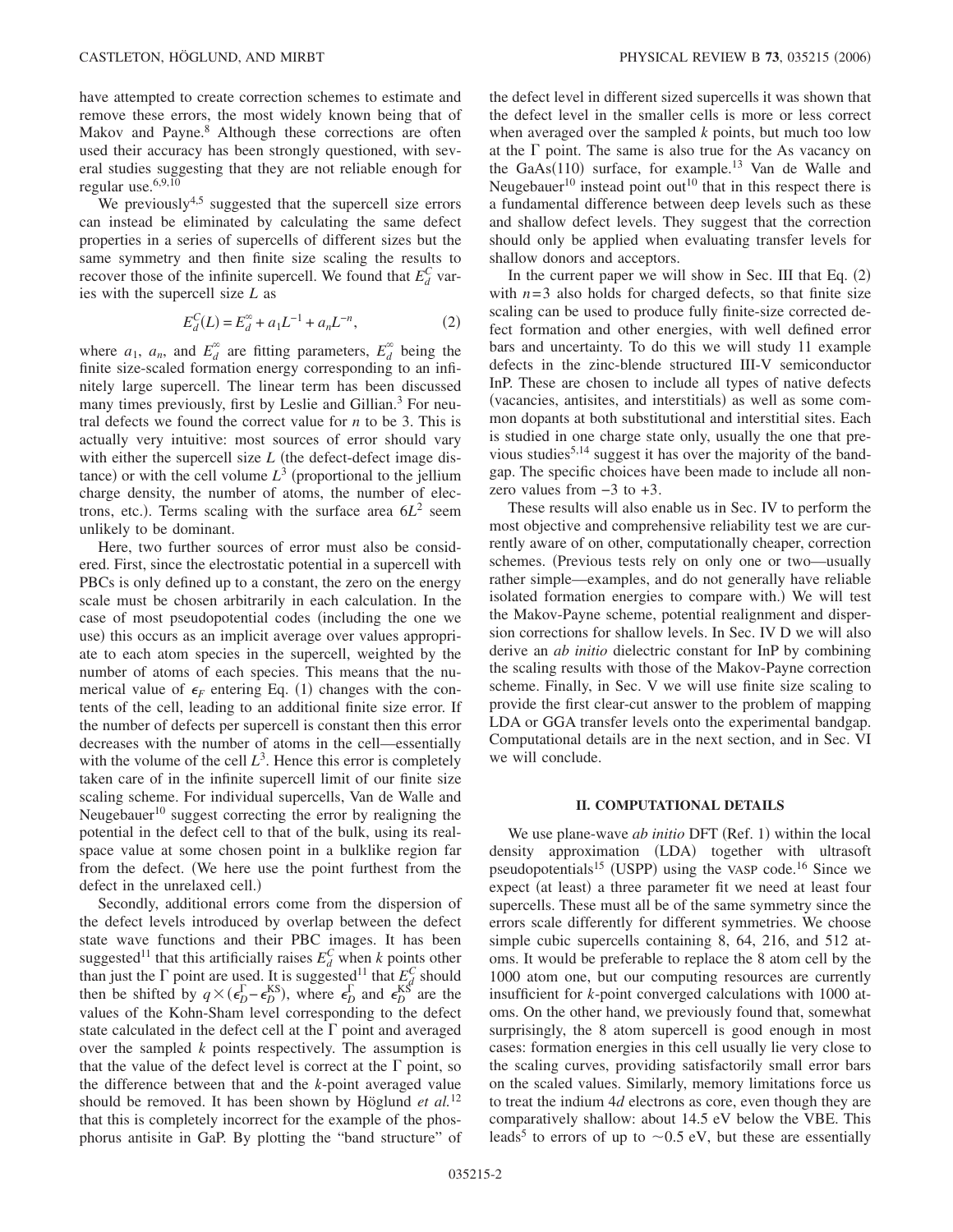supercell size-independent. They can easily be estimated in, say, the 64 atom cell and added back onto the scaled  $E_d^{\infty}$  at the end. Our optimized LDA lattice constant using these chosen pseudopotentials<sup>17</sup> is 5.827 Å and the band gap is 0.667 eV, compared to 5.869 Å and 1.344 eV in experiment. We use  $\mu_{\rm P}$ =3.485 eV and  $\mu_{\rm In}$ =6.243 eV, corresponding to stoichiometric conditions, together with  $\mu_{Zn}$ =1.891 eV,  $\mu_{Si}$ =5.977 eV, and  $\mu$ <sub>S</sub>=4.600 eV. For the 64 atom cell a planewave cutoff energy of 200 eV and a Monkhorst-Pack  $4 \times 4$  $\times$  4 *k*-point grid<sup>18</sup> was previously found<sup>17</sup> sufficient to restrict errors to  $O(0.01 \text{ eV})$  or less. When analyzing the errors arising from the supercell approximation itself, nonfinite size-dependent errors<sup>5</sup> (from the In pseudopotential, planewave cutoff, etc.) are not a problem. However, we do need to keep the *k*-point sampling errors down to at least the meV scale, since this convergence rate varies with supercell size. This is a much higher convergence criterion than is normally practical, necessary or even meaningful, and it is the reason that we pick only a limited number of example defects for this study. This convergence level can be achieved<sup>5</sup> by using the average

$$
\overline{E_d^C} = \frac{\sum_{N} N^3 E_d^C(N)}{\sum_{N} N^3}
$$
(3)

weighted by the number of points in the full Brillouin zone, where  $E_d^C(N)$  is the formation energy calculated using an *N*  $X/N \times N$  Monkhorst-Pack *k*-point grid. The sum over *N* is taken up to 12 in the 8 atom cell, 8 in the 64 atom cell and 4, or for certain cases 6, in the 216 and 512 atom supercells in the unrelaxed geometries. [The weighted mean  $\overline{E_d^C}$  converges much faster than the unweighted mean or the individual values  $E_d^C(N)$  themselves.]

We present both nonrelaxed (ions at ideal lattice sites) and relaxed calculations. No restrictions are placed upon the symmetry of relaxations, but we do not allow atoms located on the surface of the cell to relax. The relaxation energy

$$
\epsilon_{\text{relax}}(N) = E_d^{C: \text{Rx}}(N) - E_d^{C: \text{Id}}(N),\tag{4}
$$

where  $E_d^{\text{C:Rx}}(N)$  and  $E_d^{\text{C:Id}}(N)$  are  $E_d^{\text{C}}(N)$  with atoms at relaxed and ideal positions, respectively, converges faster with *N* than either  $E_d^{\text{C:Rx}}(N)$  or  $E_d^{\text{C:Id}}(N)$ . Hence we save computational time by approximating the relaxed formation energies  $E_d^{C:Rx}$  by

$$
\overline{E_d^{\text{C:Rx}}} \approx \overline{E_d^{\text{C:Id}}} - \epsilon_{\text{relax}}(N) = \overline{E_d^{\text{C:Id}}} + E_d^{\text{C:Rx}}(N) - E_d^{\text{C:Id}}(N). \tag{5}
$$

The relaxation energies used are weighted averages using 6  $\times$  6  $\times$  6 and 8  $\times$  8  $\times$  8  $\times$  *k*-point grids in the 8 atom cell, 2  $\times$  2  $\times$  2 and (if the convergence is uncertain) 4  $\times$  4  $\times$  4 grids in the 64 atom cell and  $2 \times 2 \times 2$  in the 216 and 512 atom supercells. For the latter cells we usually restrict the *k*-point grid to the irreducible Brillouin zone of the undisturbed bulk lattice. In other words, we use just the special *k* point  $(0.25, 0.25, 0.25)$ : the first Chadi-Cohen *k* point.<sup>19</sup> This restriction is equivalent to assuming that the distortion in the band structure due to the presence of the defect is either localized (thus important only very near  $\Gamma$ ) or symmetric. It introduces a small error whose significance again disappears in the large supercell limit.

# **III. FINITE SIZE SCALING OF DEFECT FORMATION ENERGIES**

## **A. Scaled formation energies for the example defects**

Figure 1 shows the formation energy scaling for the 11 example defects in InP. The scaling curves using the uncorrected, as-calculated values are shown as solid lines in the figures (black in the online color version). Their *y*-axis intersects give the  $E_d^{\infty}$  values listed in Table I. The curves also serve to predict the formation energy which would be expected in any finite sized supercell: for example, the formation energies in the 8000 atom supercell are those at 1/*L* =0.0172 in the figures. We can estimate how accurate the  $E_d^{\infty}$ values are by adding the four dotted (black) curves shown for each example in Fig. 1, in each of which one of the four data points has been omitted. Note that for some cases the errors are so small that the dotted lines are hard to pick out, but they are still present in the figure.) The spread in *y*-axis intersects gives the error bars listed in the table. This is one of the particular advantages of using finite size scaling: it is possible not only to correct the finite size errors themselves, but also to obtain a well defined uncertainty on the resulting energies—something other correction schemes cannot provide.

The errors obtained are on the 0.01–0.1 eV range or below (smaller errors are rounded to 0.01 eV) and can doubtless be further improved if still larger supercells are used. Note that, by construction, the errors which arise if only the 8, 64, and 216 atom supercells are used for the scaling are also on this 0.01-0.1 eV level (see Table I). The fact that such small error bars can be obtained indicates that (a) scaling is a viable and practical approach to supercell approximation errors, (b) the *k*-point convergence is sufficient for our current purpose, and (c) our enforced use of the 8 atom supercell is actually reasonable, for the same reasons described above and previously.<sup>5</sup>

#### **B. Form of the scaling**

The choice of  $n=3$  again provides the best overall fit to the data, both for relaxed and nonrelaxed calculations. Normalized  $\chi^2$  tests<sup>5</sup> show that on average *n*=2 provides fits 2.9 times worse than  $n=3$  while  $n=4$  is 2.2 times worse. We note, however, that there are additional small [probably  $O(0.1)$  eV or less] short-ranged errors present which decay exponentially with supercell size. These arise chiefly from the direct overlap of bound defect states with their PBC images and the resulting dispersion of the defect levels. In the case of relaxed energies some additional short ranged errors can appear because defects in the 8 atom cell are only surrounded by 1 shell of relaxable atoms. The effect of this upon the form of the scaling can be seen in Fig. 2. Here we show the scaling of the elastic contribution to the finite size errors. This is done by calculating formation energies in the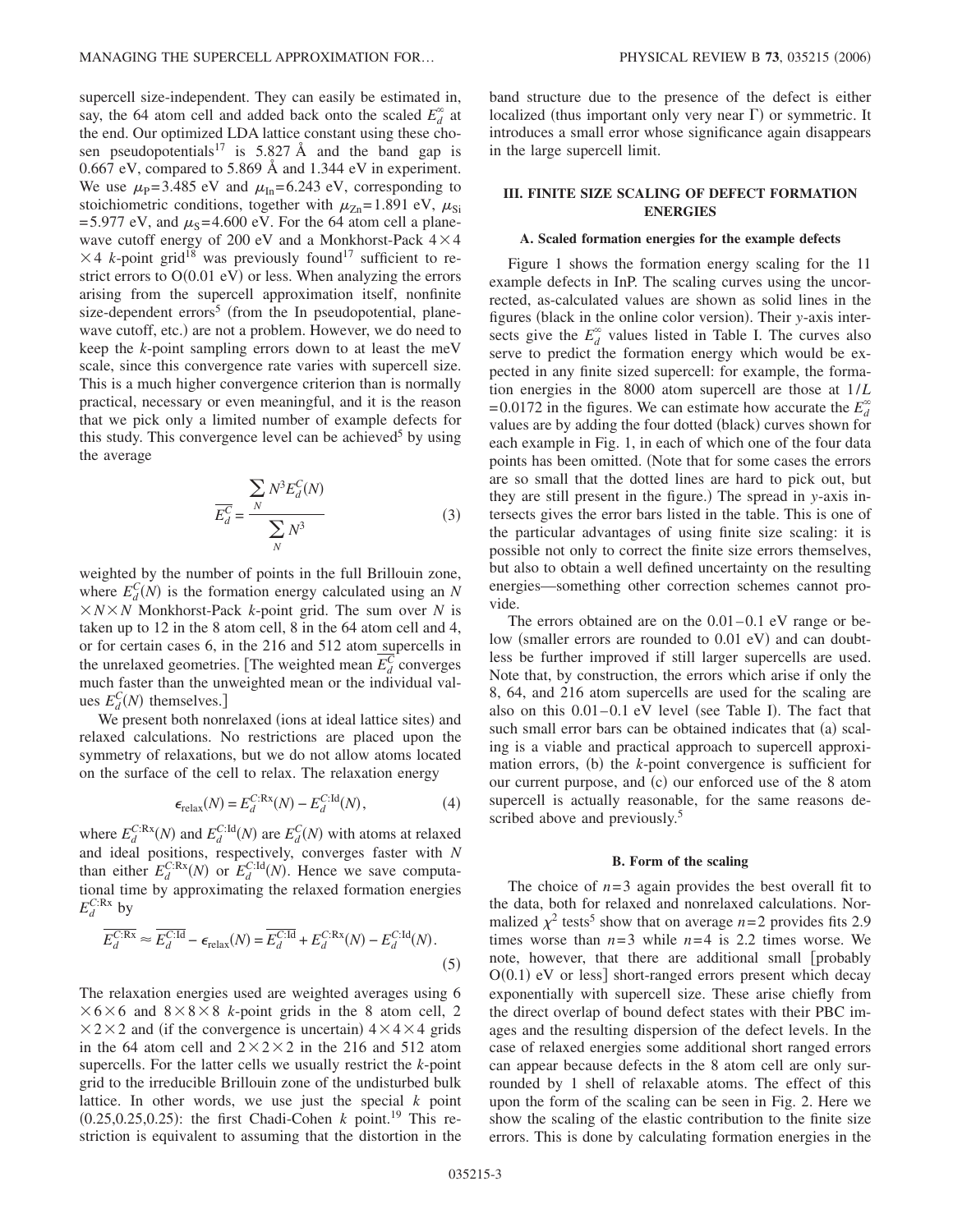

FIG. 1. (Color online) Scaling of  $(\times)$  unrelaxed and  $(+)$  relaxed formation energies. Curves are fits to Eq. (2) with *n*=3. Solid (black) curves are fits to the four points as calculated (no corrections.) Dotted (black) lines each have one cell omitted for accuracy assessment. Scaling of the calculated values with various correction factors are shown for certain examples, as follows. Potential realignment: long dashed (red) lines in panels (a) to (g), and accuracy assessment for them: dotted (red) lines in panels (a) to (d). Dispersion corrections: short dashed (brown) lines in (e) and (f). Dispersion+potential corrections combined: dot-dashed (purple) lines in (e) and (f). First order  $(L^{-1})$ Makov-Payne corrections as dot-dot-dashed (blue) lines in panels (g) to (j). First+third order  $(L^{-1}+L^{-3})$  Makov-Payne corrections: short dashed (pink) lines in (h) to (j). First order Makov-Payne+potential corrections combined: dash-dash-dot (green) lines in panel (g).

216 atom cell only, so that the electrostatic errors are essentially constant. The number of shells of atoms permitted to relax around the defect is varied and the resulting formation energies are plotted against the inverse of the radius of the outermost relaxed atom shell. Hence the *y* intersect corresponds to the formation energy expected if an infinite number of shells are relaxed around the defect, but with the electrostatic errors inherent for the 216 atom supercell. As expected, and as for the neutral defects, $5$  the elastic errors are predominantly linear. Indeed, if the "one shell only" point from each curve is omitted then a linear fit works perfectly. (Solid lines in Fig. 2.) The one shell only point corresponds to relaxations in the 8 atom cell, so we expect that the elastic contribution to the supercell approximation errors scales linearly with supercell size apart from some additional short range errors essentially only affecting the 8 atom cell.

These various short ranged errors have nevertheless only a very limited impact upon the final results, introducing only some additional scatter in the curves in Fig. 1, and hence leading to larger error bars in some cases. They also lead to  $n=2$  or  $n=4$  actually providing the best fit for some individual defects. However, in these latter cases the fitting with  $n=3$  is almost always a very close second. These problems can be overcome in a few years time once improved computing resources allow the study to be repeated using the 1000 atom supercell. For now we can still conclude that the elastic errors are essentially inverse linear in supercell size, while the total formation energy errors (relaxed or unrelaxed) do indeed scale with the inverse-linear dimension and the inverse volume of the supercell.

# **IV. ASSESSMENT OF CORRECTION SCHEMES**

In addition to the as-calculated formation energies, Fig. 1 also shows the formation energy scaling using various correction schemes. For clarity and space we do not show all possible corrections for all example defects, but results for all schemes are listed in Tables I and II. All schemes recover the correct formation energy in the infinite supercell limit, but not all produce improvements over the uncorrected formation energies for smaller supercells. This is shown in Table 2, which lists the residual errors (relative to the infinite supercell limit) when the corrections are applied in the 64 atom cell. The uncorrected 64 atom cell formation energies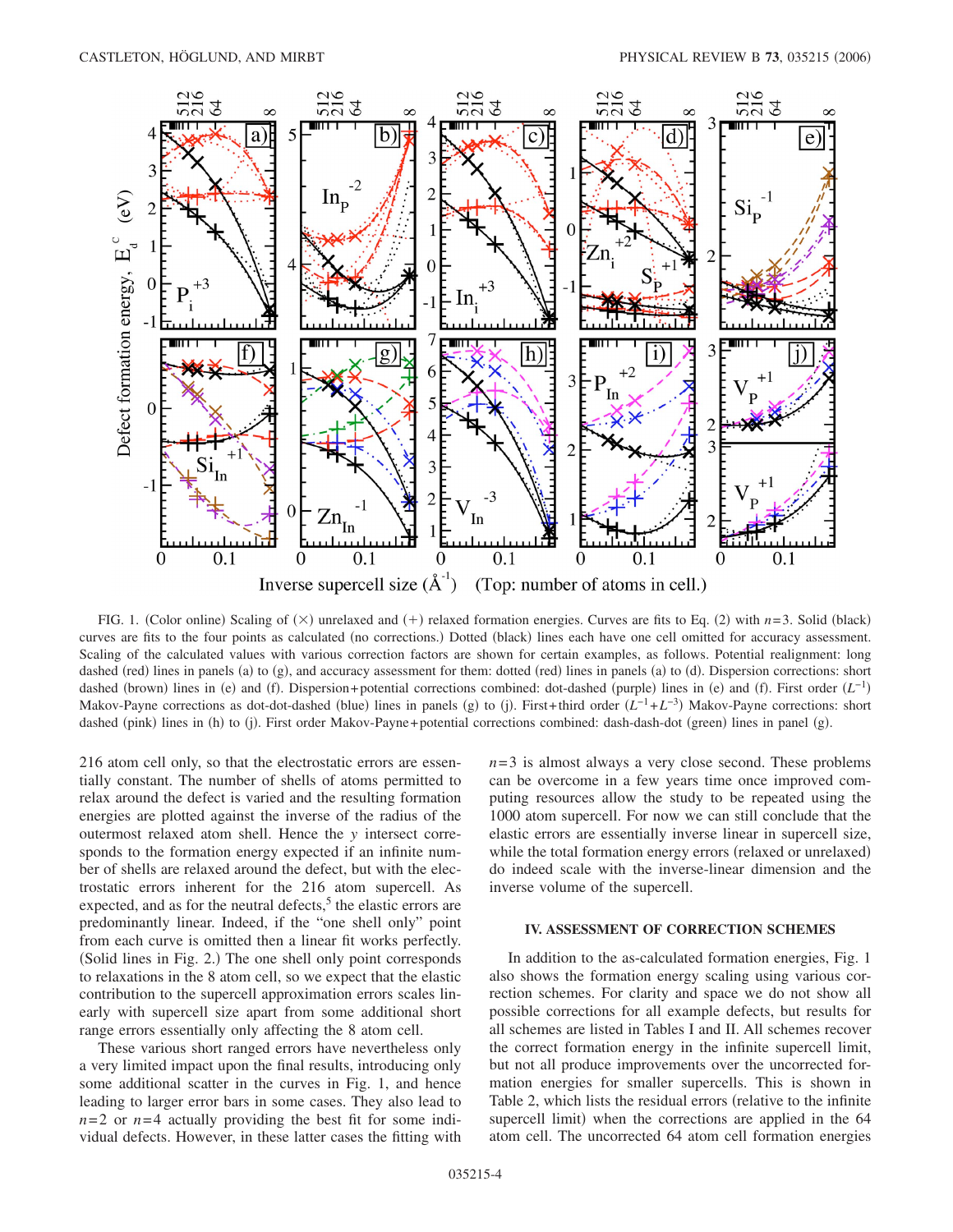TABLE I. Scaled relaxed and unrelaxed (ideal lattice sites) formation energies with  $(E_d^{\alpha, \phi})$  and without  $(E_d^{\alpha})$  potential corrections, for various example defects in InP. Note that the error bars are not actually symmetric: the widest has been listed in each case.  $\varepsilon(L^{-1})$  and  $\varepsilon(L^{-3})$ are *ab initio* values of the dielectric constant  $\varepsilon$  for InP, calculated by comparing the Makov-Payne corrections of order  $L^{-1}$  and  $L^{-3}$  with the coefficients  $a_1$  and  $a_3$  obtained from the scaling.  $\varepsilon^{\phi}(L^{-1})$  is the same thing calculated from the potential-corrected formation energies. All energies in eV, dielectric constants in units of the free space dielectric constant  $\varepsilon_0$ .

|                                                                  |                                                     |                  | Ideal structures                               |          |                              | Relaxed structures |                     |                       |                       |                              |  |  |  |
|------------------------------------------------------------------|-----------------------------------------------------|------------------|------------------------------------------------|----------|------------------------------|--------------------|---------------------|-----------------------|-----------------------|------------------------------|--|--|--|
| Defect                                                           | $E_d^{\infty,\phi}$<br>$E_d^{\infty}$               |                  | $\varepsilon(L^{-3})$<br>$\varepsilon(L^{-1})$ |          | $\varepsilon^{\phi}(L^{-1})$ | $E_d^{\infty}$     | $E_d^{\infty,\phi}$ | $\varepsilon(L^{-1})$ | $\varepsilon(L^{-3})$ | $\varepsilon^{\phi}(L^{-1})$ |  |  |  |
| $V_P^{+1}$                                                       | $1.95 \pm 0.09$                                     | $2.03 \pm 0.01$  | 77.21                                          | 8.37     | 64.17                        | $1.77 \pm 0.14$    | $1.81 \pm 0.03$     | $-16.38$              | 4.32                  | $-17.41$                     |  |  |  |
| $V_{In}^{-3}$                                                    | $6.52 \pm 0.06$                                     | $5.75 \pm 0.78$  | 12.12                                          | $-12.86$ | $-14.43$                     | $4.95 \pm 0.05$    | $4.63 \pm 0.52$     | 17.96                 | $-16.91$              | $-39.93$                     |  |  |  |
| $\mathrm{P_{In}^{+2}}$                                           | $2.36 \pm 0.04$                                     | $2.04 \pm 0.31$  | 15.63                                          | 37.37    | $-14.88$                     | $1.07 \pm 0.04$    | $0.83 \pm 0.27$     | 19.83                 | 17.96                 | $-18.21$                     |  |  |  |
| $In_{P}^{-2}$                                                    | $4.25 \pm 0.08$                                     | $4.25 \pm 0.12$  | 14.33                                          | 29.16    | 46.67                        | $3.85 \pm 0.13$    | $4.00 \pm 0.31$     | 25.53                 | 30.12                 | 37.69                        |  |  |  |
| $\begin{array}{c} P_{i(P)}^{+3} \\ {In_{i(P)}^{+3}} \end{array}$ | $4.05 \pm 0.07$                                     | $3.32 \pm 0.71$  | 14.22                                          | 15.49    | $-15.83$                     | $2.43 \pm 0.11$    | $2.24 \pm 0.50$     | 18.08                 | $-26.71$              | $-90.00$                     |  |  |  |
|                                                                  | $3.67 \pm 0.08$                                     | $2.80 \pm 0.54$  | 8.18                                           | $-15.78$ | $-14.79$                     | $1.85 \pm 0.04$    | $1.36 \pm 0.25$     | 14.18                 | 215.60                | $-29.86$                     |  |  |  |
| $\text{Zn}_{i(P)}^{+2}$                                          | $1.28 \pm 0.01$                                     | $1.05 \pm 0.31$  | 10.57                                          | $-22.52$ | $-18.98$                     | $0.50 \pm 0.02$    | $0.31 \pm 0.12$     | 13.58                 | 472.79                | $-54.67$                     |  |  |  |
| $\text{Zn}_{\text{In}}^{-1}$                                     | $0.98 \pm 0.01$<br>$0.91 \pm 0.07$                  |                  | 9.78                                           | $-13.23$ | $-32.65$                     | $0.48 \pm 0.01$    | $0.47 \pm 0.03$     | 16.59                 | $-9.36$               | 117.20                       |  |  |  |
| $Si_P^{-1}$                                                      | $1.82 \pm 0.03$                                     | $1.85 \pm 0.03$  | 10.85                                          | 42.10    | 22.63                        | $1.71 \pm 0.04$    | $1.75 \pm 0.13$     | 16.65                 | 87.59                 | 8.78                         |  |  |  |
| $S_P^{+1}$                                                       | $-1.17 \pm 0.02$                                    | $-1.15 \pm 0.03$ | 9.24                                           | 5.38     | 16.91                        | $-1.34 \pm 0.01$   | $-1.37 \pm 0.07$    | 12.28                 | 6.71                  | 39.50                        |  |  |  |
| $SiIn+1$                                                         | $0.62 \pm 0.01$                                     | $0.50 \pm 0.11$  | 10.81                                          | 20.48    | $-13.90$                     | $-0.36 \pm 0.03$   | $-0.51 \pm 0.11$    | 27.56                 | 8.89                  | $-6.82$                      |  |  |  |
| Average                                                          | $\pm 0.05$                                          | $\pm 0.27$       | 17.54                                          | 8.54     | 2.27                         | $\pm 0.05$         | $\pm 0.21$          | 15.08                 | 71.91                 | $-4.88$                      |  |  |  |
|                                                                  | Average over both relaxed and unrelaxed structures: |                  |                                                |          |                              | $\pm 0.05$         | $\pm 0.24$          | 16.31                 | 40.23                 | $-1.31$                      |  |  |  |

contain average errors of about 0.5–0.6 eV, while using the potential realignment scheme produces errors of around  $0.1$  eV. The Makov-Payne scheme does much worse (average errors around  $0.1-0.4$  eV, but often much larger) and the dispersion "corrections" produce errors which can be even larger than those in the uncorrected formation energies.

#### **A. Potential realignment**

The potential realignment scheme is illustrated by the long-dashed (red) curves and points in Figs.  $1(a)-1(g)$ . Even



FIG. 2. (Color online) Scaling of the elastic contribution to the finite size errors in defect formation energies. Formation energies in the 216 atom shell are plotted vs the inverse of the radius of the outermost shell of atoms permitted to relax.  $\text{Zn}_{\text{In}}^{-1}$  ( $\square$ ),  $\text{Si}_{\text{In}}^{+1}$  ( $\nabla$ ), In<sup>+3</sup><sub>i(P)</sub> (O), P<sub>In</sub><sup>+2</sup> (+), V<sub>In</sub><sup>-3</sup> ( $\times$ ), and In<sub>p</sub><sup>-2</sup> ( $\triangle$ ). Solid (green) and dashed (red) lines: linear fits with the 1 shell only point omitted and included respectively. Dotted (blue) lines: quadratic fits to all points.

by the 64 atom supercell the values are very good indeed. However, a lot of additional scatter is introduced into the corrected formation energies  $E_{d}^{C, \phi}$ . Indeed, the average errors relative to (the uncorrected)  $E_d^{\infty}$  do not shrink at all with increasing supercell size: 0.07 eV in the 64 atom cell, 0.10 eV in the 216 atom cell, and 0.09 eV in the 512 atom cell (see Table II). This leads to wide error bars if the  $E_d^{C,\phi}$ values are scaled to give the infinite supercell limit  $E_d^{\infty,\phi}$ . We have derived scaling error bars by the same technique described above. The resulting  $E_d^{\infty,\phi}$  values and error bars are listed in Table I, although the (red) dotted curves with data points omitted are only shown in Figs.  $1(a)-1(d)$ . We find error bars of up to  $\pm 0.78$  eV, average  $\pm 0.24$  eV. This means that potential realignment is a useful correction for the results from individual supercells, but should *not* be used if more accurate results or defined error bars on results are required. In that case nonrealigned values should be scaled. These error bars are certainly too large to provide a basis for analysis of other correction schemes. The reason is that the correction scheme, good though it is, is not actually complete or correct. Even in the largest supercells, the point furthest from the defect is *not* bulklike, as the scheme assumes, resulting in either an over estimate or an under estimate, depending upon the specific conditions.

## **B. Dispersion corrections**

The dispersion correction scheme is illustrated for shallow donors and acceptors in Figs. 1(e) and 1(f) and in Table I, both with (short dashed, brown curves) and without (dotdashed, purple curves) potential alignment. Although the acceptor states fare better than the donors, the "corrected" val-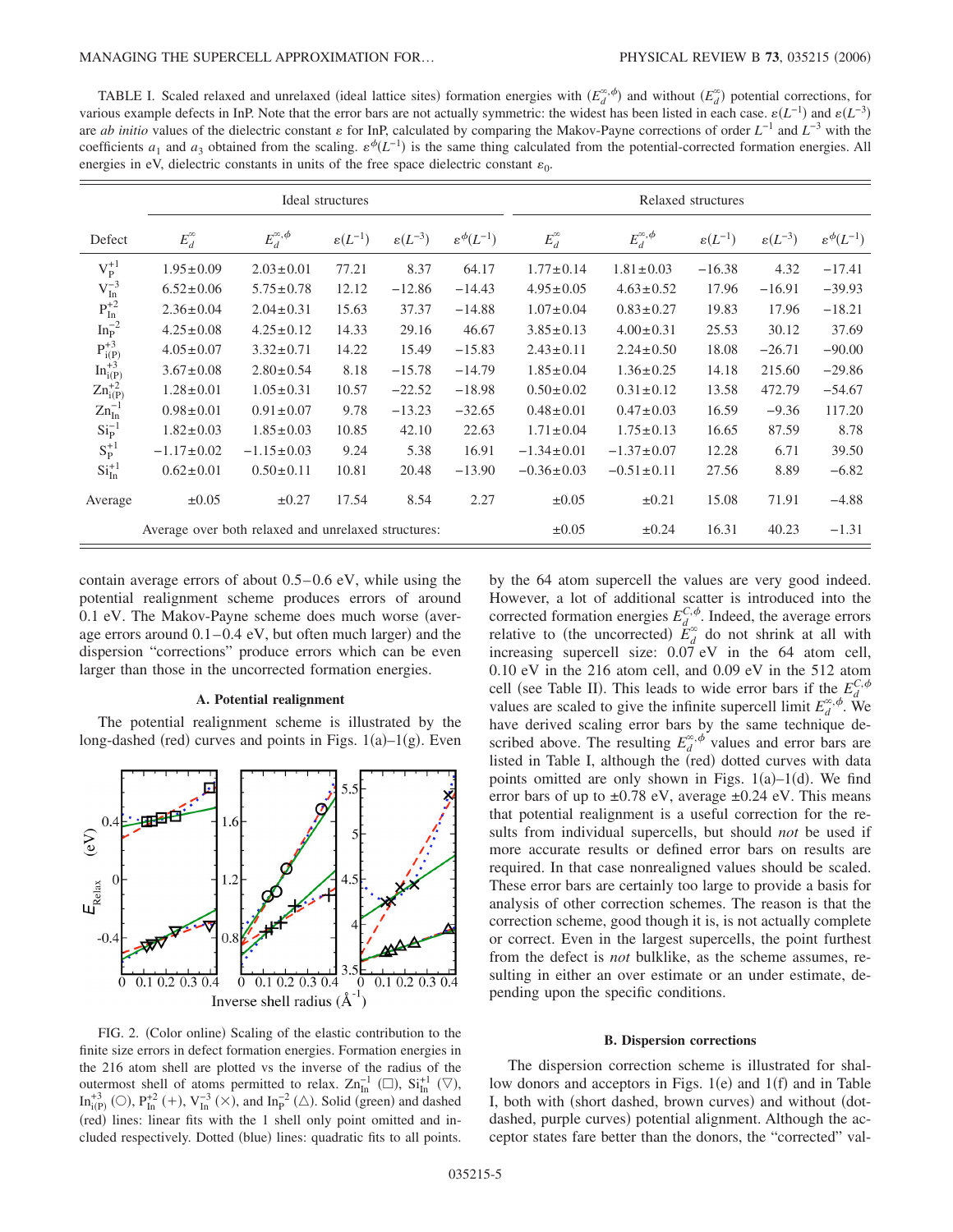TABLE II. Assessment of correction schemes. Finite size errors (relative to the scaled values) are shown for the 64 atom supercell:  $\delta_E$ is the error in the as-calculated formation energy and  $\delta_{E+1}$  and  $\delta_{E+1+3}$  are the errors when Makov-Payne corrections are used to order  $L^{-1}$  and  $L^{-3}$ , respectively.  $\delta_{E+1}^{LDA}$  is the error when order  $L^{-1}$  corrections are used, calculated with the *ab initio* dielectric constant evaluated from the results themselves (see text).  $\delta_{E+k}$  is the error when defect level dispersion is corrected for in the ionized states of the shallow donors and acceptors. Columns  $\delta_E^{\phi}$  etc. are the same as  $\delta_E$  etc. but electrostatic potential realignments added. The +averages are of the absolute error values  $|\delta_F|$ . All energies in eV.

|                               | Ideal structures                                    |                |                  |                          |                   |                       |                |                       | Relaxed structures |                |                  |                             |                   |                       |                |                       |  |
|-------------------------------|-----------------------------------------------------|----------------|------------------|--------------------------|-------------------|-----------------------|----------------|-----------------------|--------------------|----------------|------------------|-----------------------------|-------------------|-----------------------|----------------|-----------------------|--|
| Defect                        | $\delta_E$                                          | $\delta_{E+1}$ | $\delta_{E+1+3}$ | $\delta^{\rm LDA}_{E+1}$ | $\delta_E^{\phi}$ | $\delta_{E+1}^{\phi}$ | $\delta_{E+k}$ | $\delta_{E+k}^{\phi}$ | $\delta_E$         | $\delta_{E+1}$ | $\delta_{E+1+3}$ | $\delta_{E+1}^{\text{LDA}}$ | $\delta_E^{\phi}$ | $\delta_{E+1}^{\phi}$ | $\delta_{E+k}$ | $\delta_{E+k}^{\phi}$ |  |
| $V_P^{+1}$                    | 0.11                                                | 0.29           | 0.18             | 0.22                     | 0.02              | 0.20                  |                |                       | 0.19               | 0.37           | 0.30             | 0.34                        | 0.11              | 0.29                  |                |                       |  |
| $V_{In}^{-3}$                 | $-1.67$                                             | $-0.02$        | $-0.51$          | $-0.31$                  | $-0.13$           | 1.51                  |                |                       | $-1.20$            | 0.44           | $-0.08$          | 0.16                        | $-0.01$           | 1.63                  |                |                       |  |
| $\mathrm{P_{In}^{+2}}$        | $-0.39$                                             | 0.35           | 0.11             | 0.23                     | $-0.02$           | 0.72                  |                |                       | $-0.28$            | 0.46           | 0.23             | 0.34                        | 0.04              | 0.78                  |                |                       |  |
| $\mathrm{In}^{-2}_\mathrm{P}$ | $-0.40$                                             | 0.33           | 0.08             | 0.21                     | $-0.03$           | 0.70                  |                |                       | $-0.19$            | 0.54           | 0.30             | 0.42                        | 0.05              | 1.16                  |                |                       |  |
| $P_{i(P)}^{+3}$               | $-1.41$                                             | 0.23           | $-0.28$          | $-0.05$                  | $-0.08$           | 1.56                  |                |                       | $-1.06$            | 0.58           | 0.05             | 0.30                        | $-0.03$           | 1.61                  |                |                       |  |
| $In_{i(P)}^{+3}$              | $-1.65$                                             | $-0.01$        | $-0.50$          | $-0.29$                  | $-0.21$           | 1.44                  |                |                       | $-1.25$            | 0.39           | 3.48             | 0.11                        | $-0.19$           | 1.45                  |                |                       |  |
| $\text{Zn}_{i(P)}^{+2}$       | $-0.72$                                             | 0.01           | $-0.16$          | $-0.11$                  | $-0.13$           | 0.60                  |                |                       | $-0.53$            | 0.21           | $-0.03$          | 0.08                        | $-0.12$           | 0.62                  |                |                       |  |
| $\text{Zn}_{\text{In}}^{-1}$  | $-0.25$                                             | $-0.07$        | $-0.16$          | $-0.10$                  | $-0.04$           | 0.14                  | 0.19           | 0.40                  | $-0.17$            | 0.02           | $-0.03$          | $-0.01$                     | 0.01              | 0.19                  | 0.05           | 0.21                  |  |
| $Sip-1$                       | $-0.16$                                             | 0.02           | $-0.03$          | 0.00                     | $-0.04$           | 0.14                  | 0.16           | 0.27                  | $-0.10$            | 0.08           | 0.03             | 0.06                        | $-0.03$           | 0.09                  | 0.09           | 0.5                   |  |
| $S_P^{+1}$                    | $-0.15$                                             | 0.03           | 0.00             | $-0.02$                  | $-0.06$           | 0.12                  | $-0.89$        | $-0.78$               | $-0.14$            | 0.04           | 0.05             | 0.03                        | $-0.07$           | 0.12                  | $-1.07$        | $-1.02$               |  |
| $SiIn+1$                      | $-0.16$                                             | 0.02           | $-0.04$          | 0.02                     | $-0.02$           | 0.16                  | $-0.61$        | $-0.50$               | $-0.07$            | 0.11           | 0.06             | 0.15                        | 0.07              | 0.26                  | $-0.90$        | $-0.83$               |  |
| Average                       | 0.64                                                | 0.13           | 0.19             | 0.14                     | 0.07              | 0.66                  | 0.46           | 0.49                  | 0.47               | 0.29           | 0.42             | 0.18                        | 0.07              | 0.75                  | 0.53           | 0.64                  |  |
|                               | Average over both relaxed and unrelaxed structures: |                |                  |                          |                   |                       |                |                       | 0.56               | 0.21           | 0.31             | 0.16                        | 0.07              | 0.71                  | 0.50           | 0.57                  |  |

ues are always worse than those using only potential realignment, and usually worse than even the uncorrected formation energies. Clearly, even for shallow defect levels, which closely follow<sup>10</sup> the VBE or conduction band edge (CBE),  $\epsilon_D^{\Gamma}$  still produces worse formation energies than  $\epsilon_D^{KS}$ .

## **C. Makov-Payne corrections**

Figure 1(g) shows the first order *L*<sup>−1</sup> Makov-Payne corrections, with (dash-dash-dot, green) and without (dot-dotdash, blue) potential realignment. When used together the two schemes usually produce a large overestimate of the required correction (see columns 7 and 15 of Table II) almost as if using both corrections actually makes the *same* correction twice. Since the combination does so much worse than either technique alone there is no point going further with it. Instead, Figs. 1(h)-1(j) show Makov-Payne corrections only, with formation energies including both the order *L*−1 corrections (short dashed, magenta) and the order  $L^{-1}$  plus order *L*<sup>−3</sup> corrections (dot-dot-dashed, blue). The order *L*<sup>−1</sup> corrections work well in some cases (such as  $In_{i(P)}^{+3}$  when relaxations are omitted), but in most cases they are too large by a factor of about  $1\frac{1}{2}$  to 2 (as also noted by others<sup>6,9</sup>) so that the "corrected" formation energies are a little better than the uncorrected ones. When the order *L*−3 corrections are added the correct formation energies are obtained in some cases, such as  $V_{In}^{-3}$ , but in other cases, such as  $P_{In}^{+2}$ , they help but are not sufficient. For other cases, such as  $V_P^{\ddag 1}$ , the corrections actually move the formation energies in the wrong direction.

Table II shows that the corrections are generally more likely to succeed for unrelaxed formation energies which is to be expected since the electrostatic monopole terms are not the only ones to scale as *L*−1: the elastic errors do too. This means that even in principle the Makov-Payne corrections are only useful for nonrelaxed formation energies, which are rarely the interesting ones. In addition to this, the corrections also do better for more highly charged defects. This confirms that one of the problems is that they do not take into account the various other error terms which depend upon supercell size but not on charge state. These errors mostly have to do with the spurious defect level dispersion introduced by the PBCs. Although the direct contributions of these are exponentially decaying, $5$  their effects can still be seen in supercells on the scale of 10–100 atoms. Indeed the actual band width can be on the order of, for example, 0.5 and 2 eV in the 64 atom and 8 atom supercells<sup>12</sup> and remain significant even beyond that. Indirect dispersion effects can also be very important: for example, in a partially filled, erroneously dispersed defect level only the lower part will be filled, leading to too low a value for  $E_d^C$ . Worse happens if the defect level lies outside the band gap, either because it genuinely does or because the supercell is too small. This can lead to strong linear terms in the supercell size errors even for neutral defects:5 a neutral defect can behave as, say a −1 charged defect with (to a first approximation)  $a + 1$  charged jellium background. This is not limited to neutral defects: a calculation for a defect anticipated to be in a  $+2$  charge state (with a -2 charged jellium) could end up behaving more like a +3 charge defect with a −3 charged jellium. If the defect level moves outside the bandgap at certain *k* points only it can lead to a linear error term which is not even proportional to the square of an integer charge. Overall, even the leading linear error term may be very different from that predicted by Ma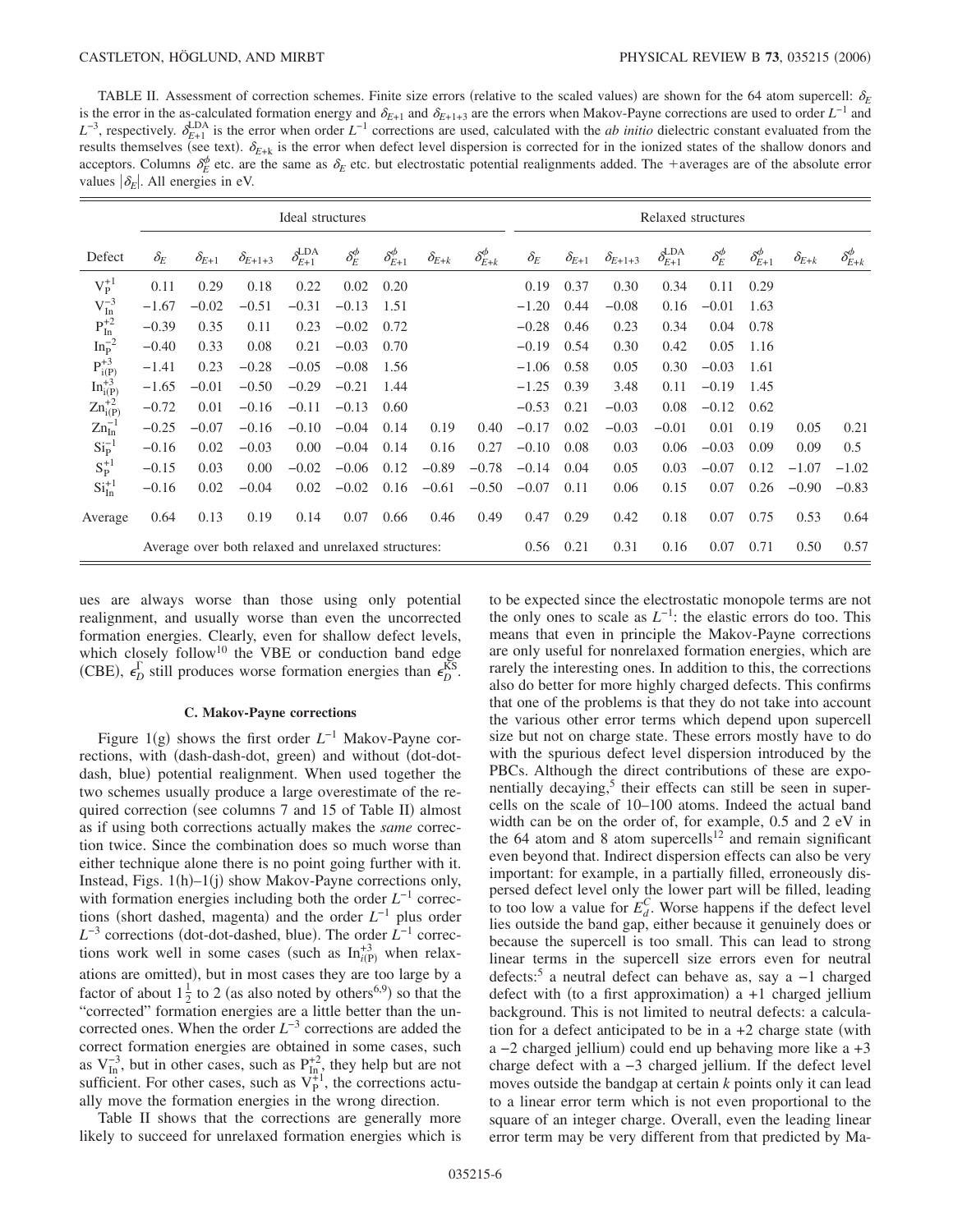kov and Payne's corrections. Unfortunately, beyond noting that things get better on average for larger charge states and for nonrelaxed calculations there seems to be no *a priori* method for determining whether the corrections will make things better or worse in a specific case. They are thus of little practical help, since they do not take into account enough of the specific behavior of individual defects and materials. Indeed, it seems unlikely that any such highly generalized model for prediction of finite size error correction factors will ever fully succeed.

## **D. Calculating the** *ab initio* **dielectric constant**

Makov and Payne predicted that the two leading terms in the errors should be linear and cubic and our results show that they were correct in that respect. Their "corrected" formation energy takes the form

$$
E_{d:\text{MP}}^{C}(L) = E_{d:\text{MP}}^{\infty} - k_1(\epsilon L)^{-1} - k_3(\epsilon L)^{-3},\tag{6}
$$

where  $\epsilon$  is the dielectric constant,  $k_1 = q^2 \alpha/2$ , and  $k_3$  $=2\pi qQ/3$ . (q is the charge of the defect,  $\alpha$  is the Madelung constant for the supercell and *Q* is the quadrupole moment of the defect.) Comparing this with Eq. (2) we find  $a_n = -k_n / \epsilon$ . If we assume that the scheme is correct after all, then, *q* being known and *Q* having been calculated from the charge density, the only variable is the dielectric constant  $\epsilon$ . We can then use the correction scheme together with the scaling results to derive an *ab initio* value of  $\epsilon$ . This can be done twice for each defect, as shown in Table I. We find a wide scatter in the results, reflecting the wide variations in the effectiveness of the corrections. Indeed, the values of  $\epsilon$  obtained are completely crazy when order  $L^{-3}$  corrections are used, as these are much more sensitive to short range effects and other errors. This again reflects the fact that the situation described by Makov and Payne was highly idealized and ignores too many of the details of the charge distribution around specific defects. Nevertheless, the averaged values  $\epsilon$  from the order  $L^{-1}$  corrections are reasonably good. The most physically correct approach is to use the unrelaxed formation energies only (with no elastic effects); indeed the values derived using relaxed values, third order corrections or Makov-Payne plus potential realignment make little sense (see Sec. I). From the first order nonrelaxed curves we obtain a dielectric constant of  $17.5 \pm 19.0$ . (The error bar is the standard deviation from the average.) Numerical problems with the  $V_p$  value have made it rather unreliable, and very different to the the others. Omitting it gives the perhaps more consistent value of 11.6±4.1. These values compare to 9.6 in experiment or 10.7 calculated20 using more traditional *ab initio* DFT-LDA techniques.<sup>21</sup> We thus obtain a fairly reasonable estimate of  $\epsilon$ as a free side-effect of performing accurate defect calculations—an interesting alternative to the traditional calculations methods. The uncertainty in the value obtained is obviously rather large, but should improve if more defects in more charge states are included in the average.

The order *L*<sup>−1</sup> Makov-Payne corrections do improve using this new value for the dielectric constant, see columns 5 and 13 of Table I. However, some individual values still have errors of up to 0.3–0.4 eV, and there is still no way to know when the corrections are making things better and when they are making things worse, so from a practical point of view the Makov-Payne scheme is still not reliable enough for accurate calculations.

# **V. THE BANDGAP PROBLEM**

We now turn to the band gap problem and the issue of how to map calculated transfer levels onto the experimental gap. In practice several alternative—and essentially incompatible—methods are normally used.

(1) The extended gap scheme. Align the theoretical and experimental VBEs and start plotting defect transfer levels from there, continuing *past* the theoretical CBE until one reaches the experimental one. In the section of the thus plotted "band gap" which lies above the theoretical CBE one automatically includes calculations in which supposedly localized, defect-bound electrons are in reality located in delocalized conduction band states. The properties of the defect itself (transfer levels and local relaxed structure, etc.) reenter primarily via hybridization of the conduction band states with the localized defect states, though this hybridization becomes smaller as the supercell size grows.

(2) The scissors scheme. Align both the theoretical VBE *and* CBE with their experimental counterparts, performing a "scissors" operation to stretched out the theoretical gap states over the experimental gap. The manner in which this scissors operation should be done is not uniquely defined. A common option is to place acceptor levels the same distance above the experimental VBE that they appear above the theoretical VBE in calculations, and donor levels the same distance below the experimental CBE that they appear below the theoretical CBE in calculations. A better alternative is to actually examine the form and symmetry of the defect states themselves, and see whether they hybridize more strongly with host states near the CBE or with states near the VBE. If they hybridize most strongly with VBE states then they should be plotted the calculated distance above the (experimental) VBE, and if they hybridize most strongly with CBE states they should be placed the calculated distance below the CBE.

(3) The reference level scheme. The basis of this scheme is rather different: the transfer level for the defect of interest is calculated, together with that of a similar reference defect for which the experimental value of the transfer level is well known, both done to the same level of accuracy. The difference between the experimental and calculated levels of the known defect is subtracted from the calculated value of the new defect, so that the new level is only found relative to the old one. This idea is not without practical merit, but is very empirical. Its accuracy depends critically upon the choice of an appropriate reference defect, which must be as similar to the new one as possible, so it will not be discussed further here. However, it has an occasionally used *ab initio* variant, which will be discussed.

(4) The charged bulk reference scheme. The reference state is not that of another defect, but is either the VBE or the CBE, meaning that a charged bulk total energy appears in Eq. (1), rather than a neutral one. In principle this provides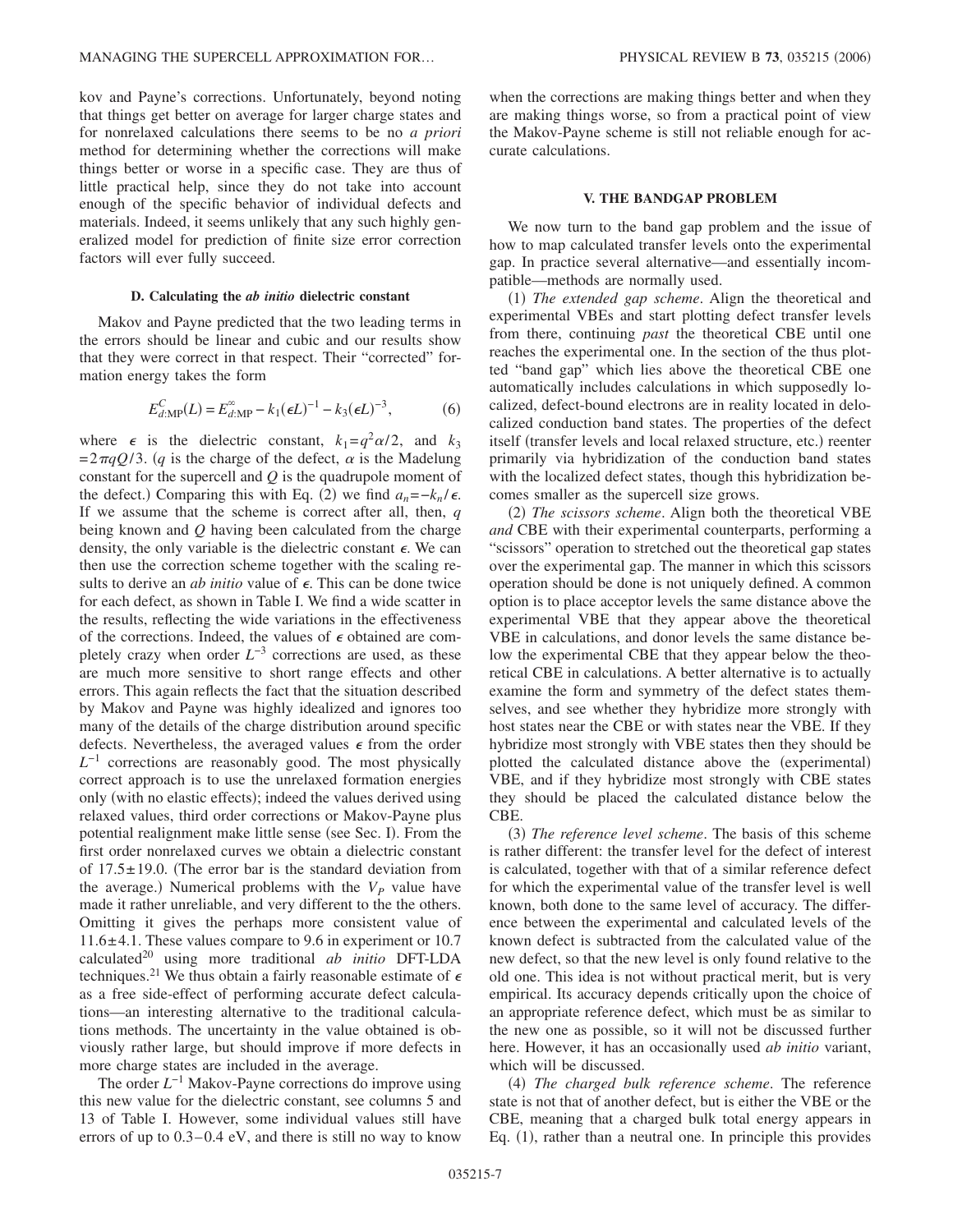

FIG. 3. (Color online) Scaling of transfer levels for simple donors and acceptors calculated using (a)  $\&$  (b) neutral bulk as reference, with no corrections. (c) & (d) neutral bulk reference with potential corrections. (e) & (f) neutral bulk reference with dispersion corrections. (g) & (h) charged bulk as reference, with no corrections. Left panels: the dopant levels themselves. Right panels: the double donor or double acceptor levels, which should lie outside the bandgap. Using LDA:  $S_P^{+/0}$  and  $S_P^{+2/+}$  ( $\Box$ , green),  $S_i^{+/0}$  and  $S_i^{+/2/+}$  ( $\diamond$ , red),  $S_i^{0/-}$  and  $S_i^{-/-2}$  ( $\diamond$ , blue),  $\text{Zn}_{\text{In}}^{0/-}$  and  $\text{Zn}_{\text{In}}^{-/-2}$  ( $\triangle$ , pink). Using GGA:  $\text{S}_{\text{P}}^{+(0)}$  ( $\heartsuit$ , purple) and  $\text{Zn}_{\text{In}}^{0/-}$  ( $\triangledown$ , brown). In (g) & (h) the smaller symbols with dashed lines show the acceptor-type levels relative to the experimental CBE rather than the LDA one. On all panels: the dotted lines are (in order of increasing energy) the VBE and CBE from GGA [panel (a)], LDA, and experiment. The error bars shown have been constructed as described in Sec. III though the dotted lines are omitted for clarity.

an alternative route around the band gap problem. Details are given below.)

Obviously, none of these schemes is fully correct, since the LDA/GGA bandgap problem is a fundamental one, but the important practical question of which approach comes closer to giving the correct physical picture remains unanswered. In principle, it can be answered by examining various experimentally well known defect levels. The exact location of most native defect levels is rather hard to measure to a sufficiently high accuracy to answer this question, but many simple donor and acceptor levels are known very accurately. We will use the  $0/-$  acceptor level of  $Zn_{In}$ , which in experiment lies  $0.035$  eV from the VBE, and the  $+/0$  donor levels of  $S_p$  and  $Si_{In}$ , which experiment finds about 0.006 eV from the CBE. We will also add in the  $0/-$  transfer level of  $Si<sub>P</sub>$ , which would be a simple acceptor if  $Si<sub>In</sub>$  had not been the more stable site for Si in InP. This gives us an example of a donor and an acceptor on each sublattice, so that all bonding and band hybridization possibilities are represented. Unfortunately, calculations of these levels in finite sized supercells in the 100–200 atom range have never produced a clear answer to the question, so we will use finite size scaling to correct for the supercell approximation errors. The results are

shown in Fig. 3(a) using as calculated values, (c) adding in potential corrections, and (e) using dispersion corrections. (Van der Walle and Neugebauer<sup>10</sup> suggested that dispersion corrections should still be correct for shallow transfer levels.) The results using as calculated transfer levels and potential corrected ones are very similar. The dispersion corrections, on the other hand, are clearly completely incorrect: they place both acceptor and donor levels in the midgap for most practical supercell sizes, whether the potential corrections are added (not shown) or omitted (as here). Meanwhile, in Figs.  $3(b)$ ,  $3(d)$ , and  $3(f)$  we also show the second donor/acceptor levels  $\text{Zn}_{\text{In}}^{-/-2}$ ,  $\text{S}_{\text{P}}^{+2/+}$ , etc., calculated using the same correction schemes. Since these levels are never observed experimentally they must lie outside the band gap. Hence the VBE should lie between the double donor levels (right panels) and the single acceptor levels (left panels). Similarly the CBE should lie between the single donor and double acceptor levels. In practice, these pairs of levels more or less coincide, doubtless a result of the remaining limitations in the use of DFT-LDA for semiconductor defects. Fortunately this still leaves us with a clear view of how to treat the band gap problem.

In the 64 atom cell the donor (and double acceptor) levels lie roughly the experimental band gap  $(1.3 \text{ eV})$  above the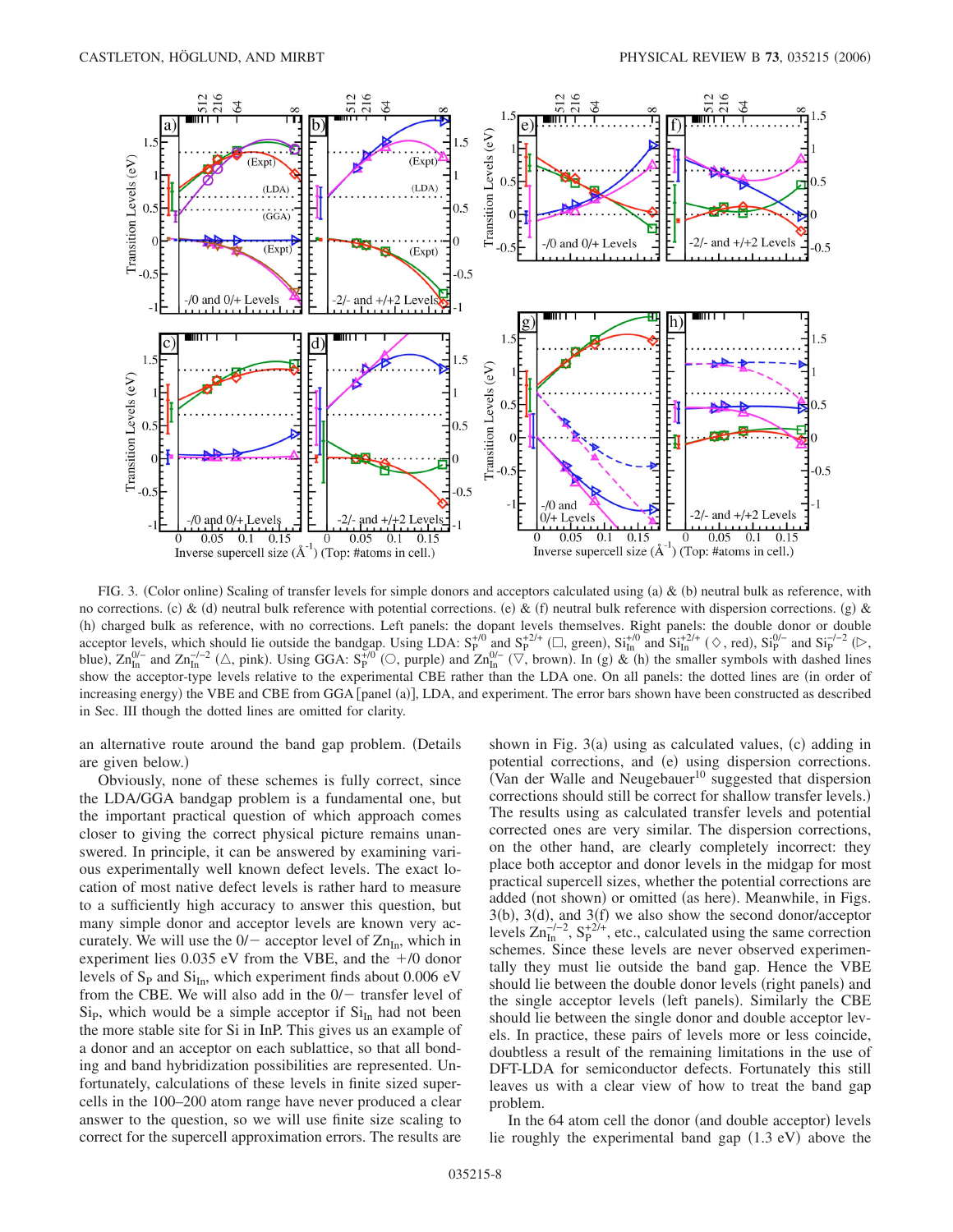VBE, while the acceptor (and double donor) levels lie on average a little below the VBE. However, coming to the larger cells the donor levels fall and the acceptor levels rise. Finite size scaling places the acceptor levels  $\text{Zn}_{\text{In}}^{0/-}$  and  $\text{Si}_{\text{P}}^{0/-}$ 0.03 and 0.01 eV above the VBE, respectively, in rather good agreement with experiment. The single donor (and double acceptor) levels all scale to the theoretical CBE.<sup>22</sup> To be more specific, transfer levels calculated using LDA scale to the LDA band edges, while the  $\text{Zn}_{\text{In}}^{0/-}$  and  $\text{S}_{\text{P}}^{+/0}$  transfer levels calculated using the Perdew-Wang GGA (Ref. 23) scale to the edges of the GGA band gap—Fig.  $3(a)$ . (The GGA CBE lies 0.2 eV below the LDA one when the lattice parameter has been optimized.)

Hence, scheme 1, the extended gap scheme, is seen to be the most appropriate when only reporting uncorrected results from supercells of about 50–100 atoms. However, when the finite size errors are removed (by scaling or by some other technique) it becomes clear that the scissors scheme, scheme 2, is physically far more correct. Unscaled LDA or GGA results in supercells over a few 1000 atoms would also be best reported using the scissors scheme. For intermediate (100-1000 atom) supercells some kind of hybrid approach is required. The result also indicates why the controversy has lasted so long: ultimately the scissors scheme is correct, but this only shows up for very large supercells or with scaling.<sup>24</sup>

We now return to scheme (4), the charged bulk reference. This amounts to replacing the terms  $-E_T^C$ (no defect) and  $-q\epsilon_F$  in Eq. (1) by the term  $-E_T^C$ (no defect<sup>*q*</sup>), which is the total energy of the bulk supercell *C* with −*q* extra electrons and neutralizing jellium. Figures  $3(g)$  and  $3(h)$  show the transfer levels calculated like this, with no correction terms. The donor levels behave in the same way as using Eq.  $(1)$  in Fig. 3(a), but the acceptor levels are less straightforward. Using a charged bulk reference the levels come out relative to the CBE, rather than the VBE: they implicitly *include* the bandgap, which must be subtracted off again to place them on the same overall scale as the donor levels. This gives a "choice" for the value for the bandgap to subtract, which is how the potential route around the band gap problem enters. Namely, if the  $0/-$  transfer level emerges as, say,  $-0.5$  eV, one could place it 0.5 eV below the experimental CBE, thus plotting the transfer levels over the experimental bandgap.  $(Small symbols and dashed scaling curves in Figs.  $3(g)$  and$ 3(h).) For the single acceptor levels this clearly does not work: although they land accidentally close to the VBE for smaller supercells they actually scale to the theoretical CBE, which is completely wrong. Instead, they should be placed below the theoretically CBE (large symbols, solid curves), where they scale to the VBE. Unfortunately the opposite is true for the double acceptor levels. These work out moderately well if plotted relative to the experimental CBE—lying outside the theoretical band gap, even if still inside the experimental one—but using the theoretical CBE (as required for the single acceptors) they lie inside the theoretical band gap, disagreeing with experiment. Hence using a charged bulk total energy as the reference for charged defect calculations is not even internally consistent and the scheme is thus fundamentally incorrect.

## **VI. CONCLUSIONS**

In this paper we have shown that finite size errors in the supercell approximation scale with the linear dimension and with the volume of the supercell, and that finite size scaling the results from a series of supercells removes the supercell approximation errors, leaving accurate information on isolated semiconductor defects, without the need for corrections. We also obtain error bars defining the uncertainly on the results obtained, and as far as we are aware this is the only method which is able to remove these errors in a controlled manner with defined uncertainty. We have demonstrated this using a variety of different types of defects with charge states ranging from −3 to +3 and find that it is possible to reduce formation energy errors from the 0.1–2 or so eV range of practical supercells down to the 0.01–0.1 eV range or below—doubtless much lower if still larger supercells are used. By construction, errors on this scale also occur if only the 8, 64, and 216 atom supercells are used.

We then used the scaled results for the first full reliability test of three correction schemes. We found that dispersion corrections are incorrect and Makov-Payne corrections are poor (with both the experimental and LDA dielectric constants), though they did allow us to obtain a reasonable *ab initio* LDA dielectric constant of  $\epsilon = 11.6 \pm 4.1$  for InP. On the other hand, the potential realignment scheme was found to be remarkably successful, removing much of the electrostatic defect-defect error as well, to leave average residual errors of about 0.1 eV, from single calculations with supercells in the 64–512 atom range.

This obviously raises the question of why the potential re-alignment scheme is *so* successful, when it does not set out to correct defect-image interaction errors at all. The fact that it produces similar (but more reliable) corrections to the Makov-Payne scheme suggests that it is some how dealing with the electrostatic errors anyway. We noted in Sec. IV A that the scheme assumes that the real-space potential at some point in the cell far from the defect is bulklike, even though for practical cell sizes it is not bulklike at all. The resulting additional shift in this local real-space potential reflects the effects of the electrostatic defect-image interactions. Doing the potential realignment in this way therefore fails to properly correct the mismatch in the zeros of the energy scales between the bulk and defect cells, but the "error" in the realignment more or less corrects for the electrostatic errors arising from the PBCs.

Finally, we have given the long awaited answer to the dilemma of how best to map LDA and GGA calculated defect transfer levels onto the experimental gap, and indicated why the issue was previously so hard to settle. The key result is that the scissors method is physically more correct, though the extended gap scheme is best when reporting results from single supercells on the 1–200 atom scale without finite size corrections. For uncorrected results from supercells over a few 1000 atoms the scissors method is best, with a hybrid method needed in between. The best, of course, is to use the scissors scheme, with either scaled or corrected results, regardless of supercell size. The apparent success of the essentially incorrect extended gap scheme for uncorrected results in manageably sized supercells is the basic reason for the debate lasting so long.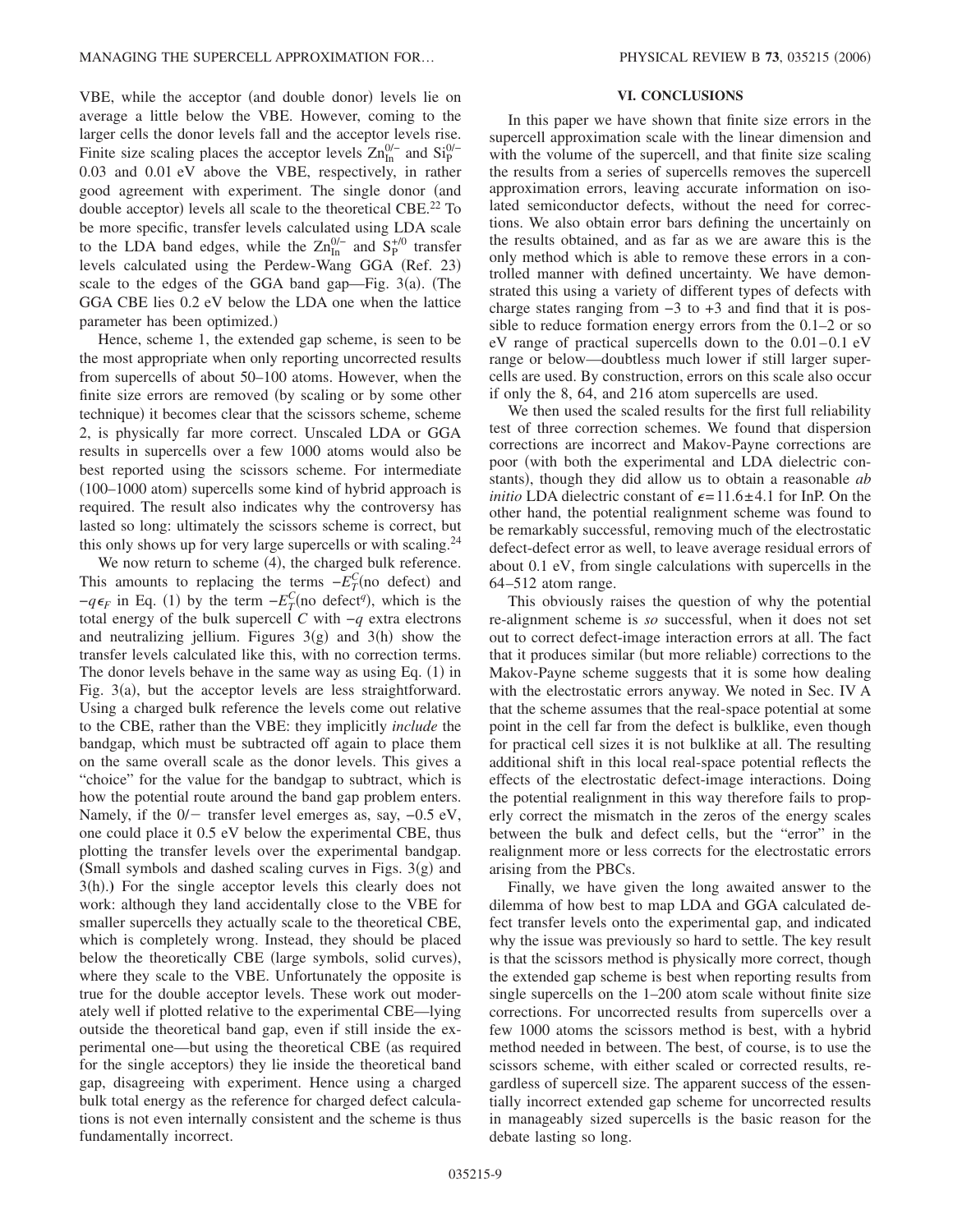This leads to another issue which is also apparent from our results. It is very dangerous to report calculations from single supercells without trying to estimate the errors contained. Quantitatively these can be  $\sim$  1–2 eV or more, but we have cases here where conclusions are even qualitatively wrong in supercells up to and even including the 512 atom cell. For example,<sup>25</sup> comparing these results for  $P_{In}^{+2}$  with those<sup>5</sup> for  $P_{In}^{+0}$  we find that even at the CBE, the +2<sup>"</sup> charge state appears more stable than the +0 in all four supercells. The fact that it is actually 0.19 eV *less* stable only emerges when the finite size errors are removed, either by scaling or (leaving residual errors from  $0.05-0.13$  eV) by using potential realignment. Similarly, at the VBE,  $V_{In}^{-3}$  and  $In_{i(P)}^{+3}$  are more stable than  $V_{In}^{+0}$  and  $In_{i(P)}^{+0}$ , respectively, in both the 64 and 216 atom supercells. The correct stability order only appears in the  $512$  atom cell (neutrals more stable by  $0.21$ and 0.16 eV, respectively), and the correct order of magnitude for the difference  $(0.68 \text{ and } 1.17 \text{ eV})$  is only obtained by scaling. Another striking example is that, according to LDA in cells ≤512 atoms, *p*-type Zn-doped InP—a material upon which much of current optoelectronics depends should not be *p* type at all. For the roughly stoichiometric conditions of, say, Czochralski growth, LDA in the 64 and 216 atom cells places Zn not as the shallow acceptor  $Zn_{In}$  but as the interstitial  $Zn_{i(P)}$ , where it is a deep double donor. Even in the 512 atom cell the two are degenerate, suggesting at best semi-insulating material. According to this Zn is only an acceptor for InP grown under strongly nonequilibrium conditions, such as with molecular beam epitaxy. However, Zn *is* a *p* type dopant, even grown from the melt, and this fact *can* be predicted using LDA, but only for supercells of the order of 1000 s of atoms, or if the supercell size errors are removed—by scaling or otherwise. Doing this using potential realignment works for all these examples: even in the 64 atom supercell reasonable results can be obtained. However, caution should still be used: First, for our examples it worked much better for the formation energies than for the shallow dopant transfer levels. Secondly, potential realignment makes  $P_{In}^{+0}$  (correctly) more stable than  $P_{In}^{+2}$  at the CBE in all but the 8 atom supercell, but if those corrected results are then scaled the wrong answer returns, with  $P_{In}^{+2}$  more

stable than  $P_{In}^{+0}$  because of the large error bars found when scaling potential realigned energies.

In short, it is essential, to estimate and report the finite size errors for each specific case when reporting supercell defect calculations. This is often omitted, or is only done using the unreliable Makov-Payne scheme. When it is done this is usually by doing most calculations in a cell of, say, 50–200 atoms, and then repeating a few of them in a slightly larger cell. If the calculated results do not change much then they are considered converged. However, even this should be done with extreme caution. Even with only a linear contribution, the finite size errors in the 64 atom supercell are three times the difference between the 64 and 216 atom cell energies, the 216 atom cell errors are still twice this estimate. Even the errors in the 512 atom cell are three times the difference between the 216 and 512 atom energies.

So, how *should* finite size errors within the supercell approximation be treated? Ideally, using finite size scaling of otherwise *un*corrected energies. This is, of course, costly in both human and computer time. The best alternative is simply to use potential realignment in as large a supercell as time and resources permit. However, one should be aware that (a) this does not help the elastic errors, (b) potential realignment should *not* be combined with finite size scaling, and (c) there is no way to estimate the remaining errors or the reliability of the results. For our examples, the average errors using this method are  $\sim 0.10$  eV, but with some examples up to 0.21 eV, and nothing to say that much larger errors will never occur. If the conclusions being drawn from a calculation are not adversely affected by uncontrolled errors of 0.1–0.2+ eV then this method is reasonably good. Otherwise, the only truly reliable method of controlling the errors in the supercell approximation, and defining the uncertainly in the results, is finite size scaling.

The calculations in this paper were performed at Uppsala University and at the Parallel Computing Centre (PDC) Stockholm, Sweden. The authors would also like to thank the Göran Gustafsson Foundation, the Swedish Foundation for Strategic Research (SSF), and the Swedish Research Council (VR) for financial support.

- \*Present address: Materials Chemistry, Box 538, SE-75121 Uppsala, Sweden. Email address: Christopher.Castleton@mkem.uu.se <sup>1</sup>W. Kohn and L. Sham, Phys. Rev. **140**, A1133 (1965).
- $2<sup>2</sup>M$ . C. Payne, M. P. Teter, D. C. Allan, T. A. Arias, and J. D. Joannopoulos, Rev. Mod. Phys. 64, 1045 (1992).
- <sup>3</sup>M. Leslie and M. J. Gillian, J. Phys. C **18**, 973 (1985).
- <sup>4</sup> C. W. M. Castleton and S. Mirbt, Physica B 340-342, 407 (2003).
- 5C. W. M. Castleton and S. Mirbt, Phys. Rev. B **70**, 195202  $(2004).$
- <sup>6</sup> P. A. Schultz, Phys. Rev. Lett. **84**, 1942 (2000); U. Gerstmann, P. Deák, R. Rurali, B. Aradi, Th. Frauenheim, and H. Overhof, Physica B 340-342, 190 (2003); B. Aradi, P. Deák, A. Gali, N. T. Son, and E. Janzén, Phys. Rev. B 69, 233202 (2004).
- <sup>7</sup>L. N. Kantorovich, Phys. Rev. B **60**, 15 476 (1999); L. N. Kan-

torovich and I. I. Tupitsyn, J. Phys.: Condens. Matter **11**, 6159 (1999); P. A. Schultz, Phys. Rev. B 60, 1551 (1999); H. Nozaki and S. Itoh, Phys. Rev. E 62, 1390 (2000); A. Castro, A. Rubio, and M. J. Stott, Can. J. Phys. 81, 1151 (2003).

- <sup>8</sup>G. Makov and M. C. Payne, Phys. Rev. B **51**, 4014 (1995).
- <sup>9</sup> J. Lento, J.-L. Mozos, and R. M. Nieminen, J. Phys.: Condens. Matter 14, 2637 (2002).
- 10C. G. Van de Walle and J. Neugebauer, J. Appl. Phys. **95**, 3851  $(2004).$
- <sup>11</sup> S.-H. Wei, Comput. Mater. Sci. **30**, 337 (2004).
- 12A. Höglund, C. W. M. Castleton, and S. Mirbt, Phys. Rev. B **72**, 195213 (2005).
- 13M. Hedström, A. Schindlmayr, and M. Scheffler, Phys. Status Solidi B 234, 346 (2002).